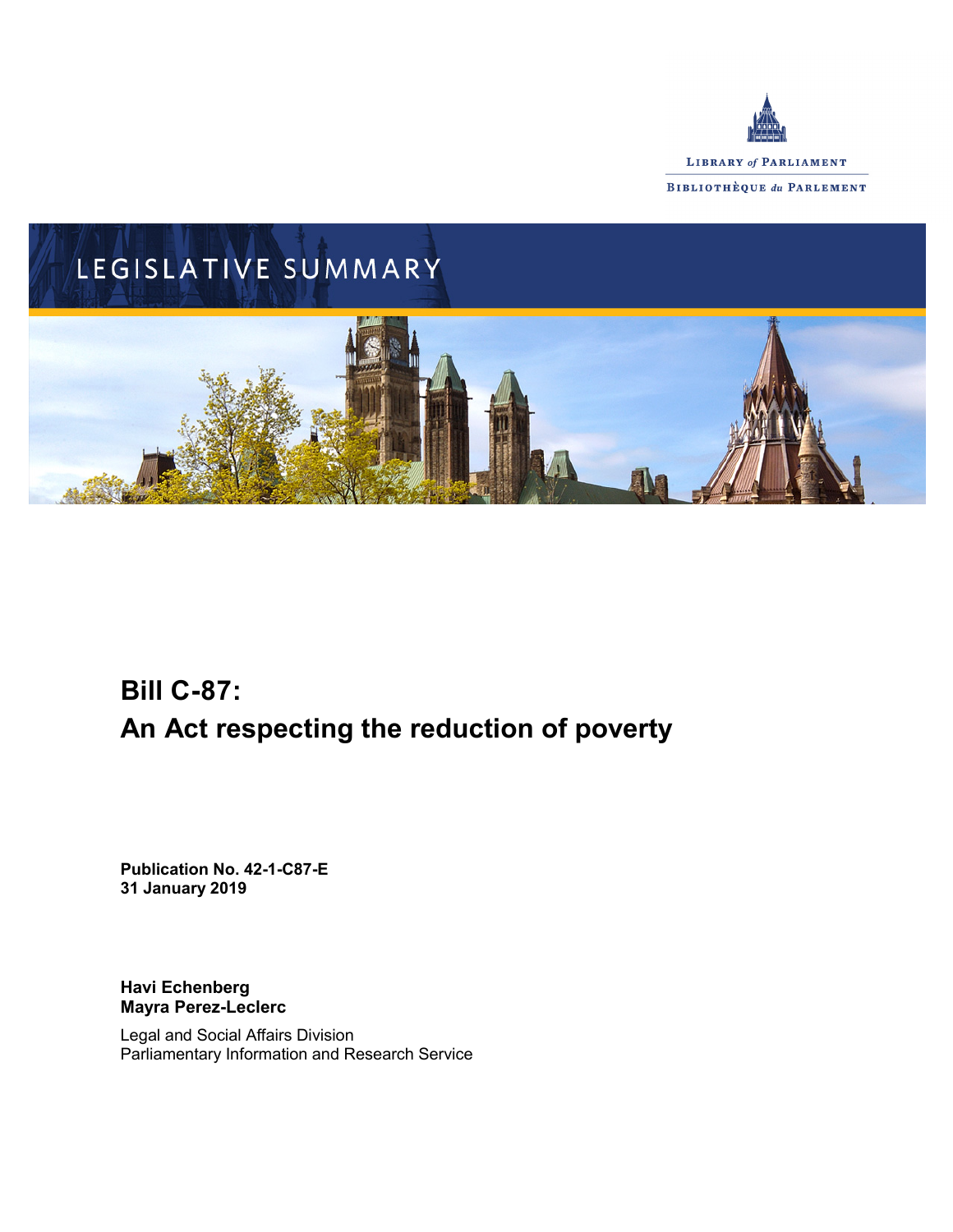Library of Parliament *Legislative Summaries* summarize bills currently before Parliament and provide background about them in an objective and impartial manner. They are prepared by the Parliamentary Information and Research Service, which carries out research for and provides information and analysis to parliamentarians and Senate and House of Commons committees and parliamentary associations. Legislative Summaries are revised as needed to reflect amendments made to bills as they move through the legislative process.

Notice: For clarity of exposition, the legislative proposals set out in the bill described in this Legislative Summary are stated as if they had already been adopted or were in force. It is important to note, however, that bills may be amended during their consideration by the House of Commons and Senate, and have no force or effect unless and until they are passed by both houses of Parliament, receive Royal Assent, and come into force.

Any substantive changes in this Legislative Summary that have been made since the preceding issue are indicated in **bold print**.

© Library of Parliament, Ottawa, Canada, 2019

*Legislative Summary of Bill C-87* (Legislative Summary)

Publication No. 42-1-C87-E

Ce document est également publié en français.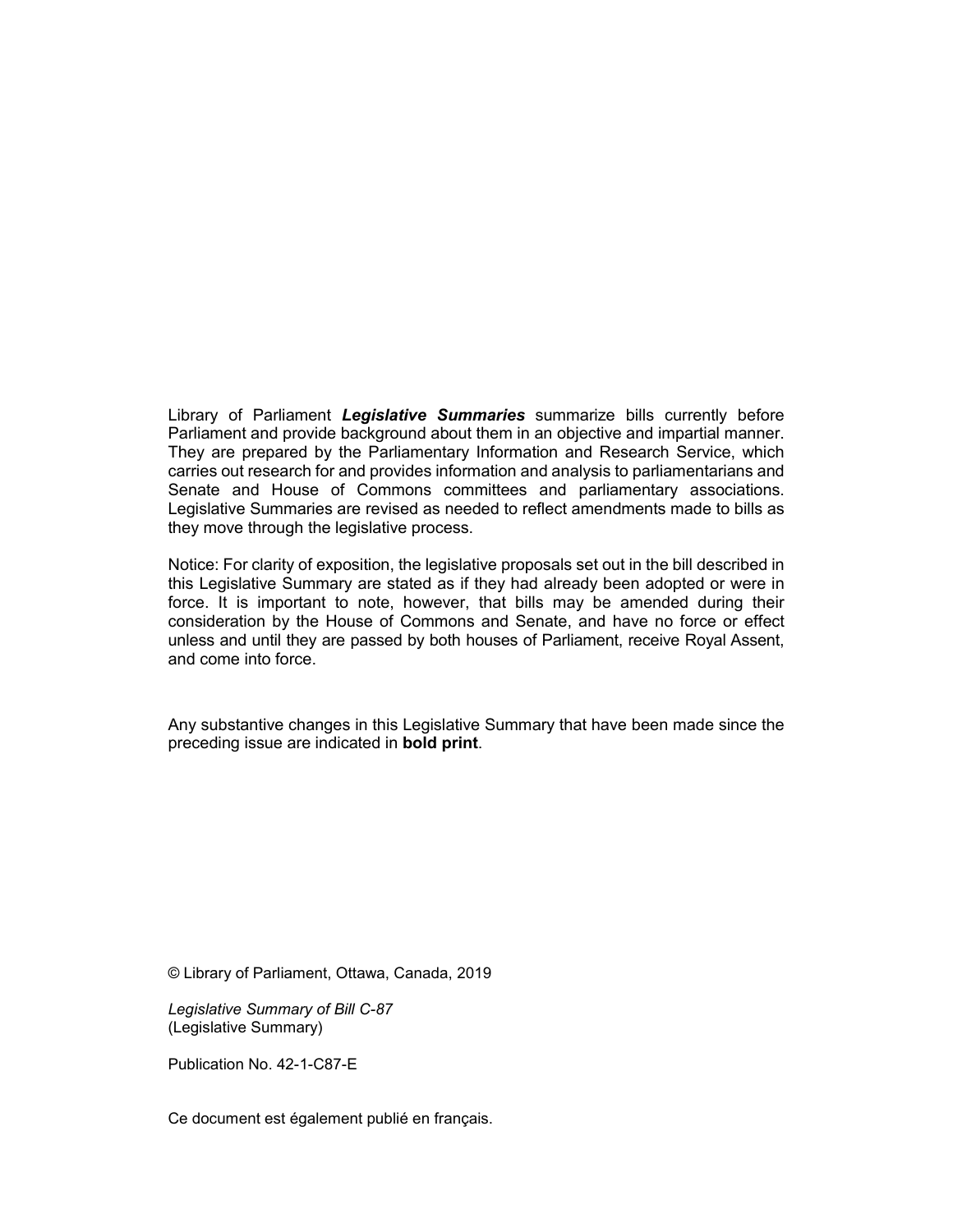# **CONTENTS**

| 1              |                       |                                                    |  |
|----------------|-----------------------|----------------------------------------------------|--|
|                | 1.1                   |                                                    |  |
|                | 1.2                   |                                                    |  |
|                | 1.3                   |                                                    |  |
| $\overline{c}$ |                       |                                                    |  |
|                | 2.1<br>2.1.1<br>2.1.2 | <b>Short Title</b>                                 |  |
|                |                       |                                                    |  |
|                | 2.1.3                 | Interpretation                                     |  |
|                | 2.1.4                 | Purpose                                            |  |
|                | 2.2                   | Designated Minister and Poverty Reduction Strategy |  |
|                | 2.3                   | <b>Targets</b>                                     |  |
|                | 2.4                   | <b>Official Poverty Line and Other Metrics</b>     |  |
|                | 2.5                   | The National Advisory Council on Poverty           |  |
|                | 2.6                   | <b>Coordinating Amendments</b>                     |  |
|                | 2.7                   | Coming into Force                                  |  |
|                | 2.8                   |                                                    |  |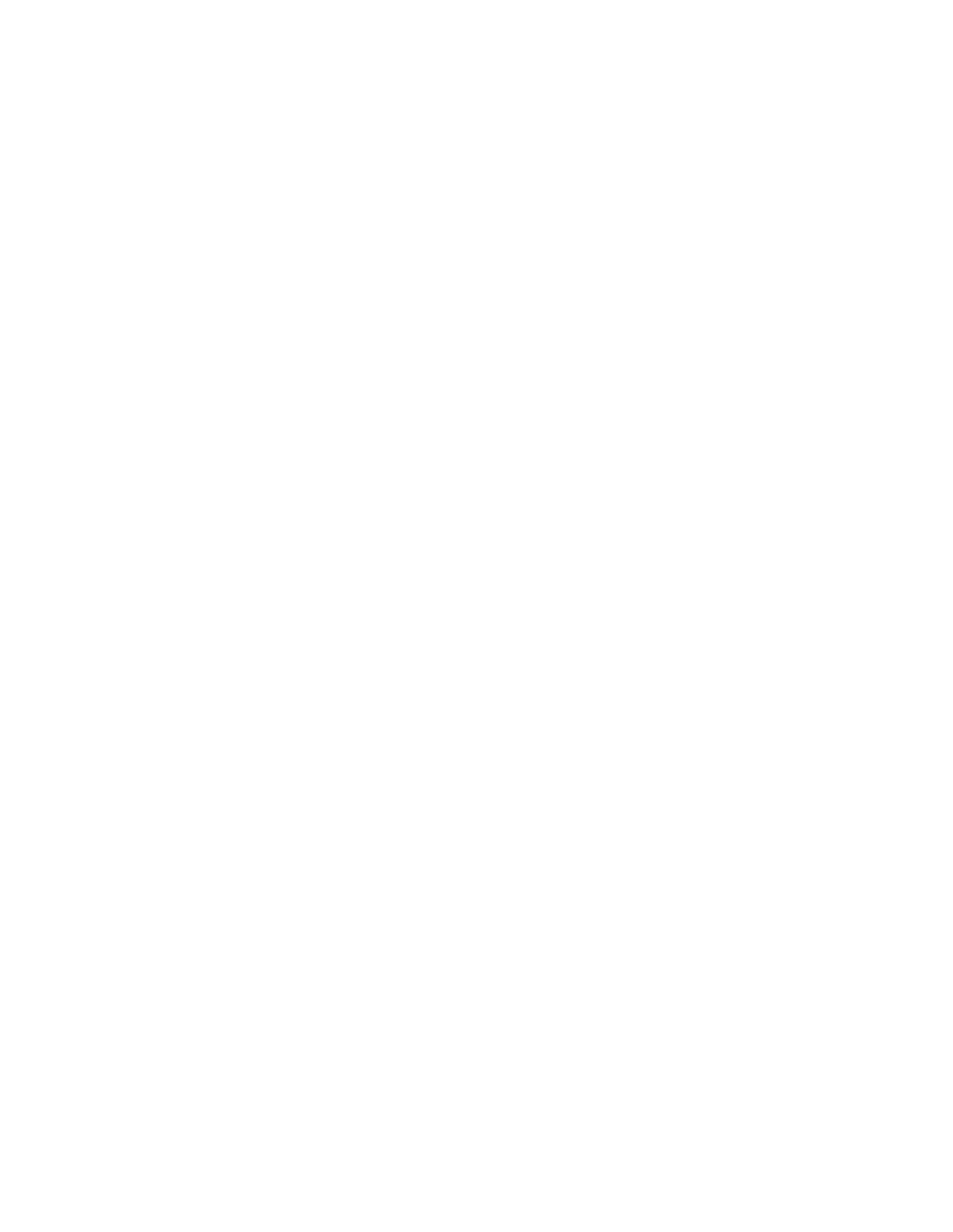## 1 BACKGROUND

Bill C-87, An Act respecting the reduction of poverty (short title: Poverty Reduction Act)<sup>[1](#page-8-0)</sup> was introduced in the House of Commons on 6 November 2018 by the Honourable Jean-Yves Duclos, Minister of Families, Children and Social Development.

The bill enacts the Poverty Reduction Act (the Act), which provides targets for poverty reduction to be achieved by 2020 and by 2030, sets out Canada's Official Poverty Line and other metrics to measure poverty, and establishes the National Advisory Council on Poverty.

### 1.1 EXISTING LOW-INCOME MEASURES

Statistics Canada publishes statistics for three different low-income thresholds, or "lines." These are the Low Income Cut-offs (LICOs), the Low Income Measures (LIMs) and the Market Basket Measure (MBM). Statistics Canada has clearly and consistently emphasized that low-income lines are not measures of poverty.<sup>[2](#page-9-0)</sup>

The LICOs use 1992 data on family expenditures; they establish "income levels at which these families or persons were expected to spend 20 percentage points or more of their income than average on food, shelter and clothing."<sup>[3](#page-9-1)</sup> They are calculated on a before-tax and after-tax basis and have 35 income thresholds that vary with household and community size. The LICOs have been adjusted in subsequent years by the amount of the Consumer Price Index.

The LIMs were first reported in 1991, at a time when other countries had established such measures based on a household with an income less than half the median income for the country.<sup>[4](#page-9-2)</sup> These are reported on a before-tax, after-tax, and market income-only basis, and do not vary by household or community size.

Developed by Employment and Social Development Canada (ESDC), the MBM is based on "the cost of a specific basket of goods and services representing a modest, basic standard of living,"<sup>[5](#page-9-3)</sup> which is then statistically adjusted for different household formations. The calculations are done for 19 specific communities and 31 population centres of various sizes and in a range of provinces. Based on that specific basket and an economic family of two adults and two children, the MBM deducts certain "non-discretionary" expenses, e.g., personal payroll tax payments, out-of-pocket childcare costs and non-insured medically prescribed health services, when calculating disposable income.

LICOs and LIMs are "relative" measures, while the MBM is an "absolute" measure, as defined by the Organisation for Economic Co-operation and Development. $^6$  $^6$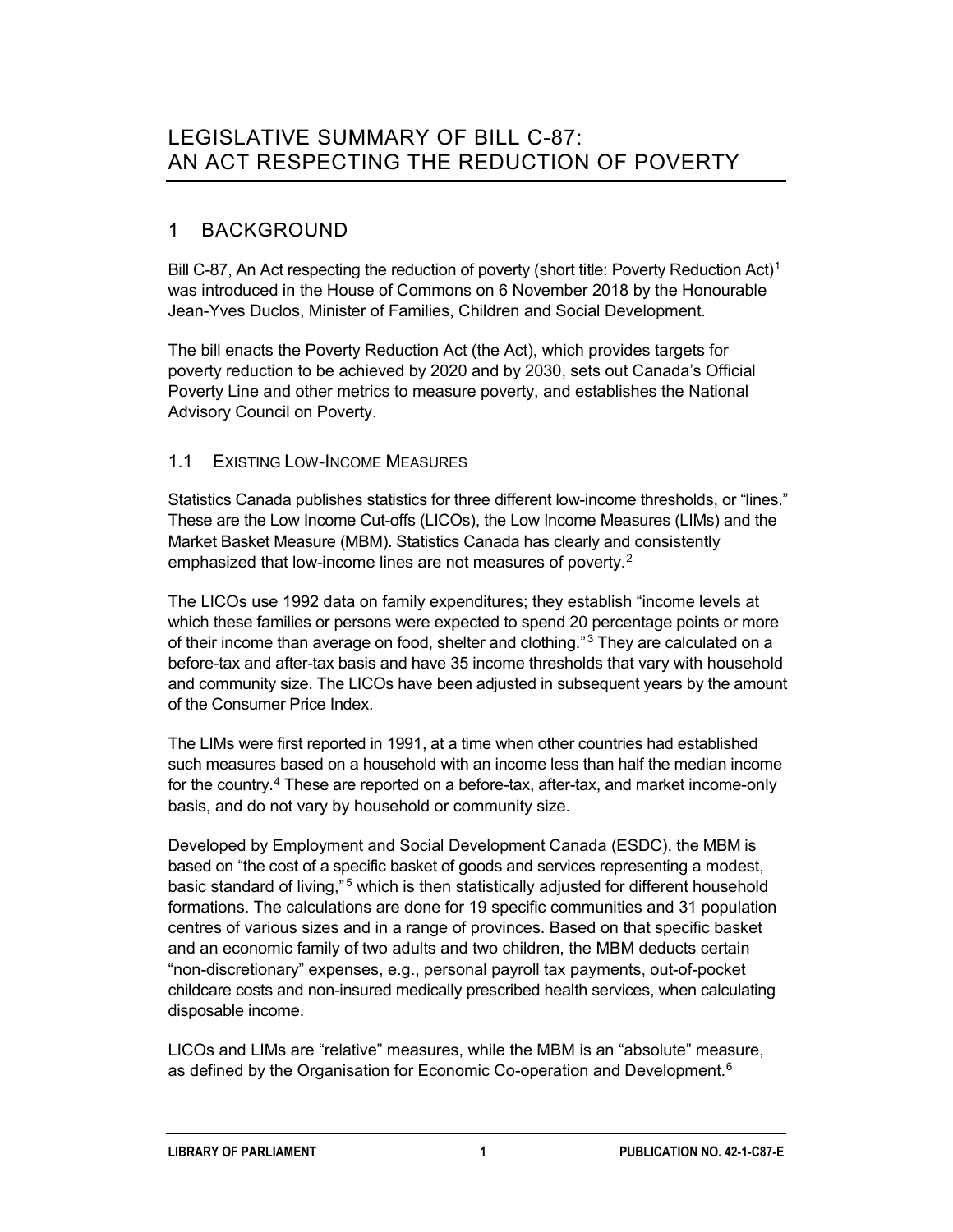### 1.2 POVERTY REDUCTION STRATEGY: DEVELOPMENT PROCESS

The federal government released both a discussion paper and a background document on poverty in Canada in October 2016.[7](#page-9-5) The discussion paper provided data on the incidence of low income among Canadians and among particularly vulnerable groups of Canadians, e.g., persons with disabilities, unattached individuals aged 45–64, single parents, recent immigrants and Indigenous people.<sup>[8](#page-9-6)</sup> It suggested questions for consideration, including how federal initiatives could support existing provincial, territorial and municipal programs, and what initiatives in Canada or elsewhere had been effective in reducing poverty.<sup>[9](#page-9-7)</sup>

Beginning in February 2017, ESDC undertook a consultation process intended to "inform the development of a Canadian Poverty Reduction Strategy."[10](#page-9-8) As part of this process, ESDC reached out to groups known to be at greater risk of poverty, in addition to providing an online survey. The consultation process closed in August 2017, and the results were published in a "what we heard" document, released in February 2018, which highlighted the links between poverty and other socio-economic pressures, including housing costs, health risks, homelessness, high costs of post-secondary education and food insecurity.[11](#page-9-9)

In August 2018, the government released a document entitled *Opportunity for All: Canada's First Poverty Reduction Strategy*. [12](#page-9-10) This strategy document highlighted previous investments and included a chapter entitled "Ensuring a Lasting Impact." In this chapter, the government committed to introducing legislation that would "entrench" three components of the strategy: targets for poverty reduction, an Official Poverty Line for Canada, and a National Advisory Council on Poverty.[13](#page-9-11)

More specifically, according to the strategy, the government proposed to use the MBM as the Official Poverty Line. The targets were to be changes in that line compared to 2015: a 20% reduction by 2020 and a 50% reduction by 2030. The National Advisory Council's proposed mandate was "to both advise the Government on poverty reduction and to report publicly to Parliament and Canadians on the progress it has made.<sup>[14](#page-9-12)</sup> These commitments are largely reflected in Bill C-87, as outlined below in greater detail.

The strategy document also committed to a "dashboard of other indicators" to complement the Official Poverty Line measure; these were to be "meaningful, measurable and monitorable indicators." [15](#page-9-13) These included data on wages, food security, literacy and numeracy, deep poverty, unmet housing needs and homelessness, and unmet health needs.<sup>[16](#page-9-14)</sup>

Further, this strategy document committed to an investment "in Canada's statistical infrastructure." [17](#page-9-15) Examples included disaggregating data to provide greater insight to poverty in particular regions (e.g., Canada's North) and among racialized groups (e.g., Black Canadians).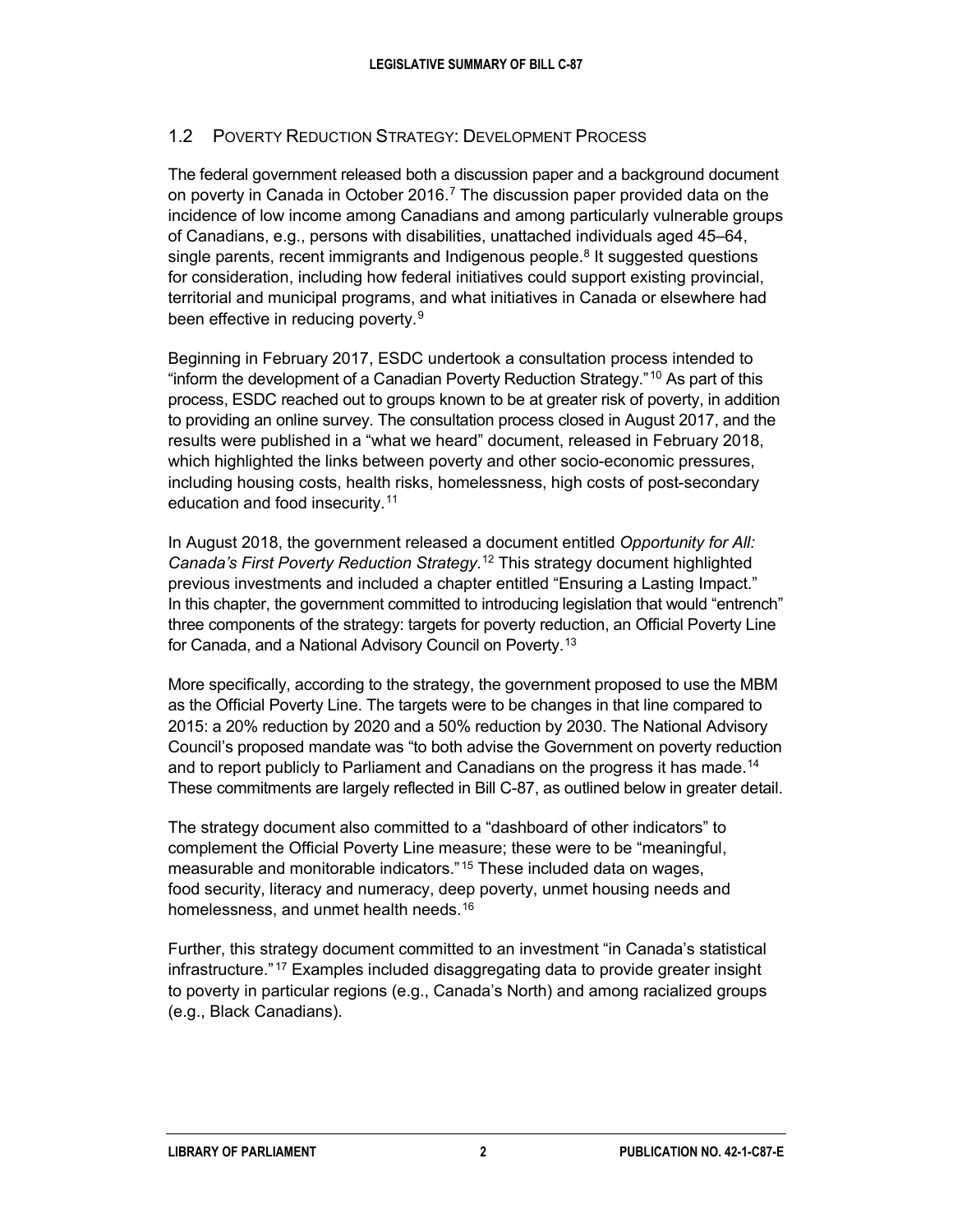### 1.3 PREVIOUS LEGISLATION

Poverty reduction targets are established in Bill C-87; the identical targets were included in previous legislation, which received Royal Assent on 13 December 2018. Specifically, Division 21 of Part 4 of Bill C-86, A second Act to implement certain provisions of the budget tabled in Parliament on February 27, 2018 and other measures (short title: *Budget Implementation Act, 2018, No. 2*) enacted the *Poverty Reduction Act*, with the same poverty reduction targets. Division 21 of Part 4 of Bill C-86 came into force upon assent.<sup>[18](#page-9-16)</sup>

## 2 DESCRIPTION AND ANALYSIS

- 2.1 GENERAL MATTERS RELATING TO THE BILL
- 2.1.1 PREAMBLE

The preamble to the bill describes Canada's aspiration to be an international leader in poverty eradication, and notes that progress toward that goal also contributes to meeting the United Nations' Sustainable Development Goals.

2.1.2 SHORT TITLE (CLAUSE 1)

Clause 1 establishes the short title of the bill as the Poverty Reduction Act*.*

2.1.3 INTERPRETATION (CLAUSE 2)

Clause 2 sets out the interpretation provision of the new piece of legislation. Notably, "Council" is defined as the National Advisory Council on Poverty and "Official Poverty Line" as the MBM.

2.1.4 PURPOSE (CLAUSE 3)

Clause 3 of the bill states that the purpose of the Act is to support and monitor poverty reduction in Canada.

2.2 DESIGNATED MINISTER AND POVERTY REDUCTION STRATEGY (CLAUSES 4 AND 5)

Clause 4 of the bill allows the Governor in Council to designate, by order, a minister for the purposes of the Act. Clause 5 requires the designated Minister to develop and implement a poverty reduction strategy.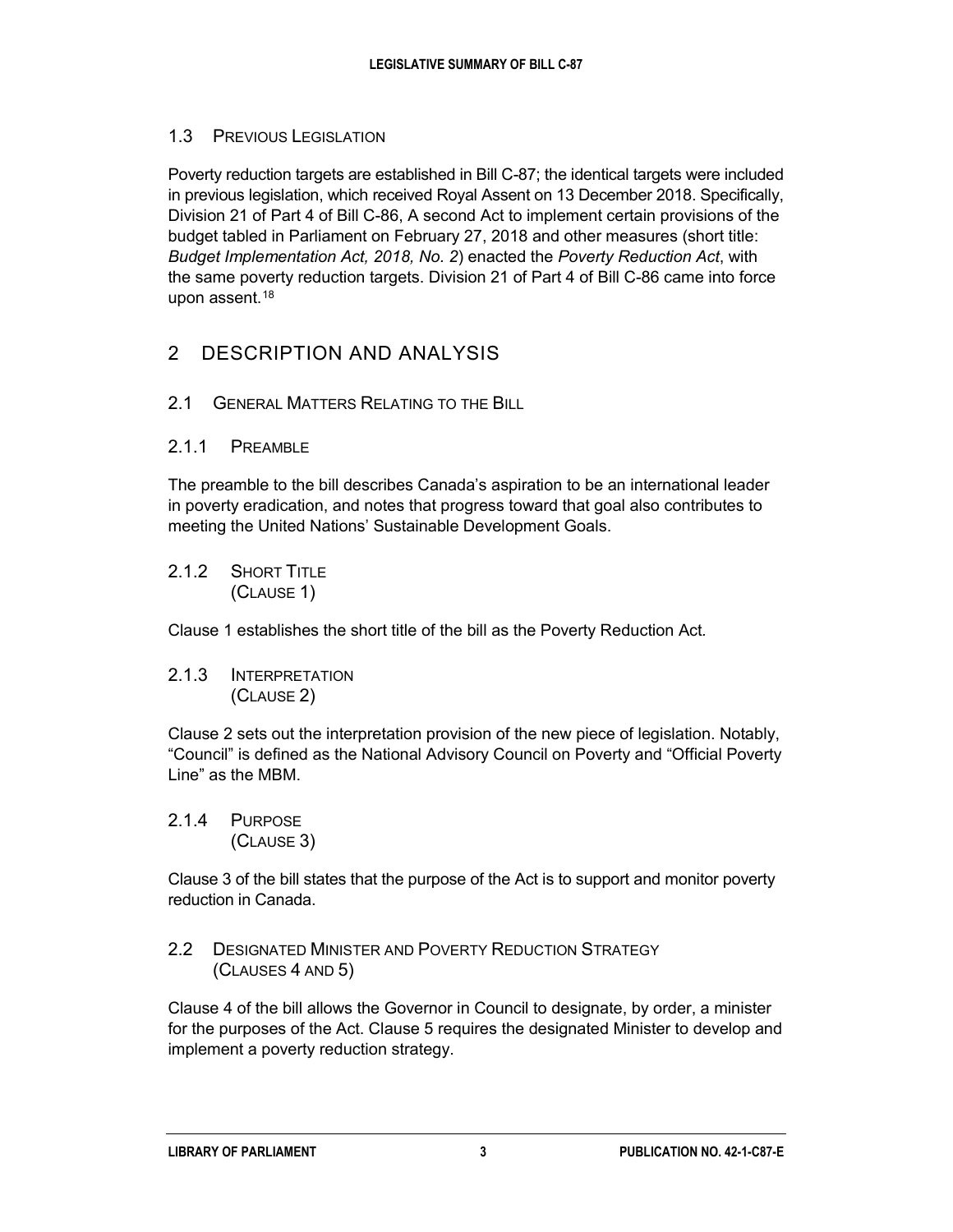### 2.3 TARGETS (CLAUSE 6)

Clause 6 of the bill replicates the provisions contained in Division 21 of Part 4 of Bill C-86, establishing targets for poverty reduction. The targets are to reduce poverty by 20% by 2020 and by 50% by 2030 compared to the MBM in 2015.

## 2.4 OFFICIAL POVERTY LINE AND OTHER METRICS (CLAUSES 7 AND 8)

Clause 7(1) of the bill establishes the Official Poverty Line (i.e., the MBM) as the "official metric" to measure the level of poverty and to assess progress toward meeting the established targets. Clause 7(2) specifies that the Official Poverty Line will be reviewed, on a regular basis as determined by Statistics Canada, to ensure that it represents the current cost of a basket of goods and services in keeping with "a modest, basic standard of living."

Clause 8(1) of the bill refers to additional metrics, set out in the schedule to the bill, that will also be used to measure Canada's poverty level.<sup>19</sup> Clause  $8(2)$  provides that the schedule may be amended by Order in Council, in order to add or delete a metric.

### 2.5 THE NATIONAL ADVISORY COUNCIL ON POVERTY (CLAUSES 9 TO 12)

Clause 9(1) of the bill establishes a National Advisory Council on Poverty, consisting of eight to 10 members, including a Chairperson and a member with responsibility for children's issues. Clause 9(2) stipulates that the Deputy Minister reporting to the designated Minister is to be an ex officio member of this Council. All other members of the Council are to be appointed by the Governor in Council for a maximum term of three years and may be reappointed on the expiry of their terms, pursuant to clause 9(3).

Clause 9(4) provides that the Chairperson is to be appointed on a full-time basis, while other members may receive full-time or part-time appointments. Clause 9(5) specifies that the Chairperson is to supervise and direct the Council's work. Further, clause 9(6) stipulates that, in the event of the Chairperson's absence or inability to act, or if the office of the Chairperson is vacant, the Minister may appoint another Council member to act as Chairperson for a period of up to 90 days; for a longer period, a Governor in Council appointment is required.

Clause 9(7) provides for Council members, other than the Deputy Minister, to be paid for their work connected to the Council, as determined by the Governor in Council. Clause 9(8) specifies that Council members are to be reimbursed for travel, living and other expenses that are incurred while absent from their ordinary place of work (for full-time members) or from their ordinary place of residence (for part-time members).

Under clause 9(9), all Council members are considered Government of Canada employees for the purposes of workers' compensation benefits, while full-time members are also deemed to be public service employees for the purposes of superannuation.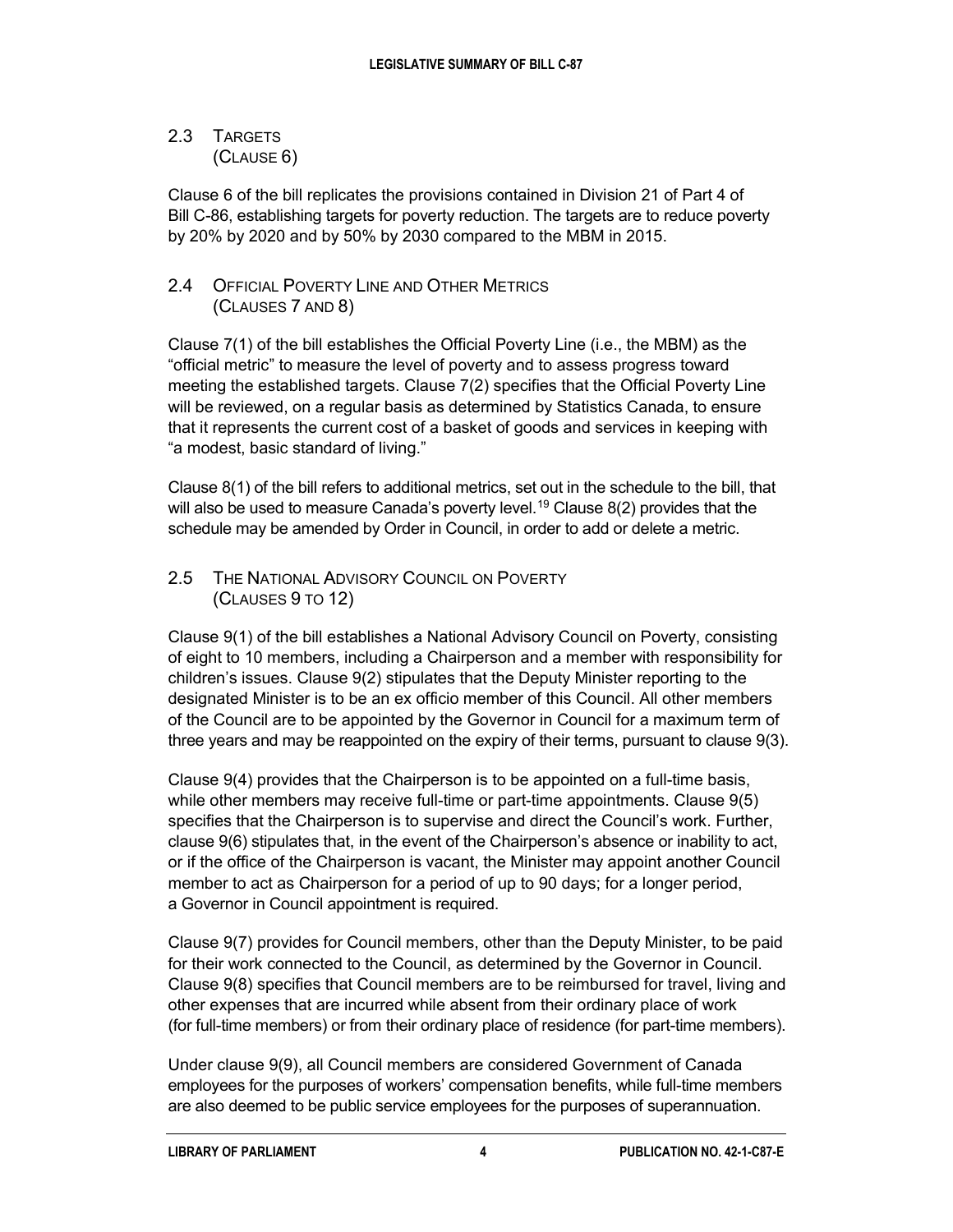Clause 10 of the bill sets out the functions of the Council as follows:

- advising the Minister on poverty reduction in Canada, including programs, funding and activities supporting poverty reduction;
- undertaking consultations with the public, including academics, other experts, Indigenous persons, and "persons with lived experience in poverty";
- reporting to the Minister within six months following the end of each fiscal year on progress made toward the established poverty reduction targets and on advice the Council has provided to the Minister with respect to poverty reduction; and
- undertaking any other activity as determined by the Minister.

The report from the National Advisory Council on Poverty, referred to in clause 10, must be tabled in each House of Parliament within 15 sitting days of its receipt by the Minister, pursuant to clause 12.

Clause 11 of the bill provides that the Council may be dissolved by order of the Governor in Council, on recommendation of the designated Minister, after the Minister determines that the poverty level has been reduced by 50% below the level of poverty in 2015.

#### 2.6 COORDINATING AMENDMENTS (CLAUSE 13)

Clause 13 of the bill coordinates the coming into force of Division 21 of Part 4 of Bill C-86 (which, as stated above, also enacted the *Poverty Reduction Act* with the same poverty reduction targets) with that of clause 1 of this bill. Specifically, Division 21 of Part 4 of Bill C-86 is repealed, regardless of whether it comes into force before, after or on the same day as clause 1 of this bill.

2.7 COMING INTO FORCE (CLAUSE 14)

Clause 14 provides that clauses 9 to 12 of the bill related to the National Advisory Council on Poverty come into force on a date determined by order of the Governor in Council.

#### 2.8 SCHEDULE: METRICS

While a schedule regarding additional metrics to measure Canada's poverty level is included in the bill (as described in section 2.4 of this Legislative Summary), no information is currently provided under this heading.

### **NOTES**

 $\ddot{ }$ 

<span id="page-8-0"></span><sup>1.</sup> [Bill C-87, An Act respecting the reduction of poverty,](http://www.parl.ca/LegisInfo/BillDetails.aspx?Language=E&billId=10152656) 1<sup>st</sup> Session, 42<sup>nd</sup> Parliament.